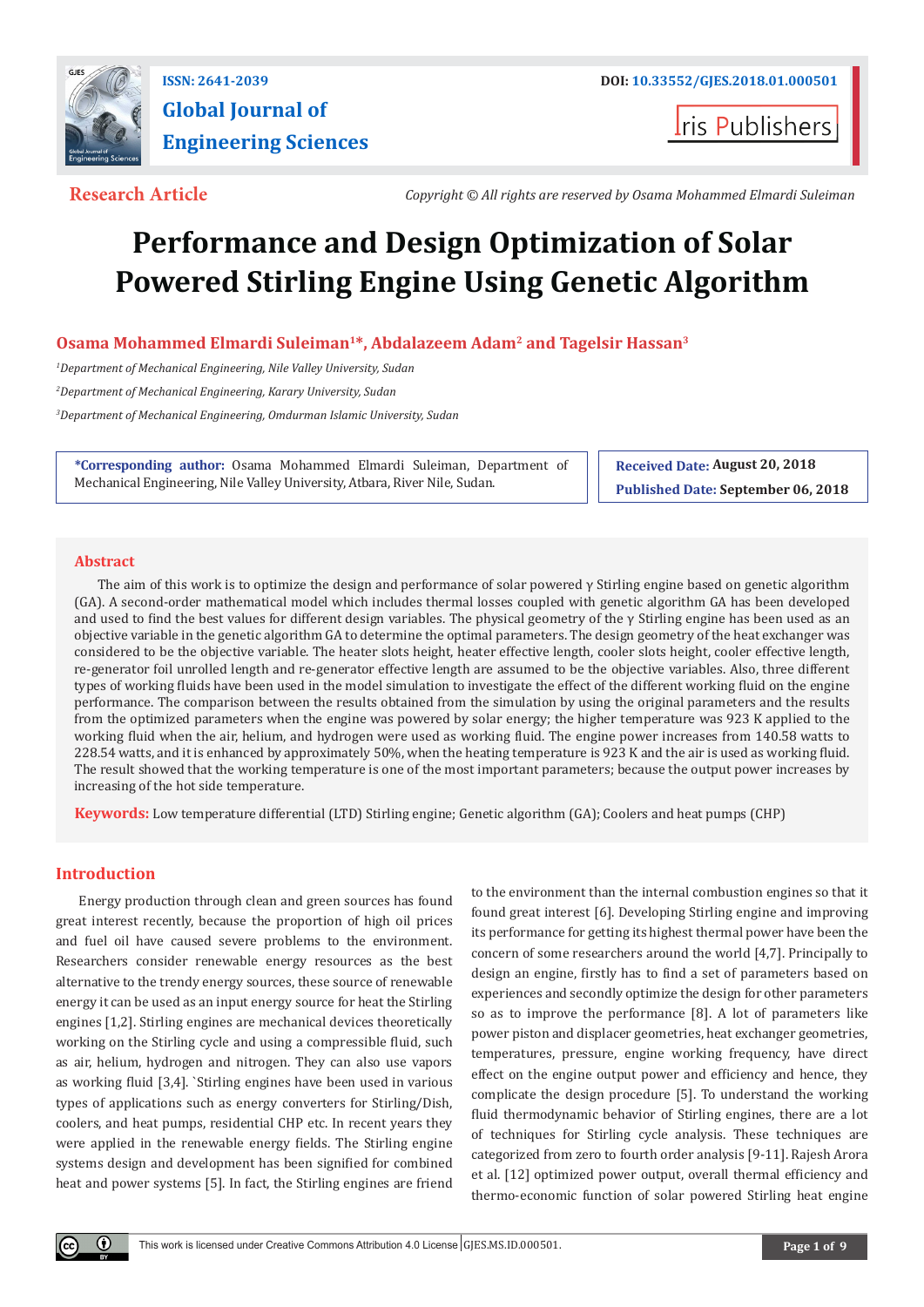# Global Journal of Engineering Sciences Volume 1-Issue 1 and 2008 and 2009 and 2009 and 2009 and 2009 and 2009 and 2009 and 2009 and 2009 and 2009 and 2009 and 2009 and 2009 and 2009 and 2009 and 2009 and 2009 and 2009 and

with regenerative heat losses, conducting thermal bridging losses using evolutionary algorithm based on second version of nondominated sorting genetic algorithm (NSGA-II). Mohammad H. Ahmadi et al. [13] developed finite time thermodynamic analysis based on external irreversibility while internal irreversibility such as friction, entropy generation, and pressure drop were not considered. The finite-time thermodynamics have introduced to optimize the performance of a solar powered Stirling engine by Chen et al. [14]. The genetic algorithm was used to obtain the maximum output power of a Stirling engine by determining the thermal efficiency. Mahkamov et al. [15] have presented a mathematical model of the (LTD) Stirling engine which is used for the engine mechanical losses and the working hydraulic process and heat losses. The effect of irreversibility on the engine performance and heat losses was studied by Hirata [16] which was obtained the optimal performance and design parameters for maximum power and efficiency.

A lot of researchers studied the genetic algorithm to optimize the performance of Stirling engines. However, in this article the Genetic algorithm (GA) code coupled to the second-order mathematical model accounting for heat and mechanical loss is presented to optimize the moderate temperature differential Stirling engine. The purpose of the article is to determine the optimal design parameters of moderate temperature differential gamma type Stirling engine.

# **System Description**

A solar powered γ Stirling engine is illustrated in Figure 1. It includes mirrors arranged in a parabolic mode to form a dish collector and thermal absorber on the focal point where collector collects all the solar radiations. A cavity absorber is created at the focal point which transfers collected solar energy to the working gas in engine's displacer hot end. The solar dish is installed with a sun tracker which tracks the sun in order to have maximum solar energy transfer to the engine when the sun moves during day time as illustrated in Figure 1.



Gamma Stirling engine is one of the Stirling heat engine types, it consists of compression piston and expansion piston, and conventional heat exchangers: cooler, regenerator, and heater. The exchanger and the engine pistons are connected together, as shown in Figure 2. The engine used can be powered by any source of energy (combustion energy, solar energy, etc.). One of the pistons converts gas pressure into mechanical power, while the other piston is used to move gas between hot and cold spaces. This was analyzed by Urieli [17] and obtained good result. By using of an adiabatic and simple method, the engine presents an excellent theoretical efficiency. Table 1 below shows the engine geometry which is defined according to the direct measurements of few parts of the engine. These data can be used as input data in the simulations and to hypothesis regarding the inaccessible parts. These data remain constant for every simulation.



**Table 1:** Operating parameters of the engine geometry.

| <b>Nomenclature</b> | <b>Description</b>                              |
|---------------------|-------------------------------------------------|
| A                   | area $(m^2)$                                    |
| Cp                  | specific heat $(k]/kg K$                        |
| D                   | diameter (m)                                    |
| f                   | frequency (Hz)                                  |
| $\mathbf{h}$        | convection heat transfer coefficient<br>(W/m2K) |
| m                   | mass (kg)                                       |
| <b>NTU</b>          | number of transfer unit                         |
| P                   | power (W)                                       |
| Pr                  | Prandtl number                                  |
| p                   | pressure (kPa)                                  |
| Q                   | heat energy (J)                                 |
| $\mathbb{R}$        | gas constant (kJ/kg K)                          |
| Re                  | Reynolds number                                 |
| Fr                  | friction factor                                 |
| dh                  | hydraulic diameter (m)                          |
| T                   | temperature (K)                                 |
| u                   | gas velocity (m/s)                              |
| V                   | volume $(m^3)$                                  |
| W                   | work energy (J)                                 |
|                     |                                                 |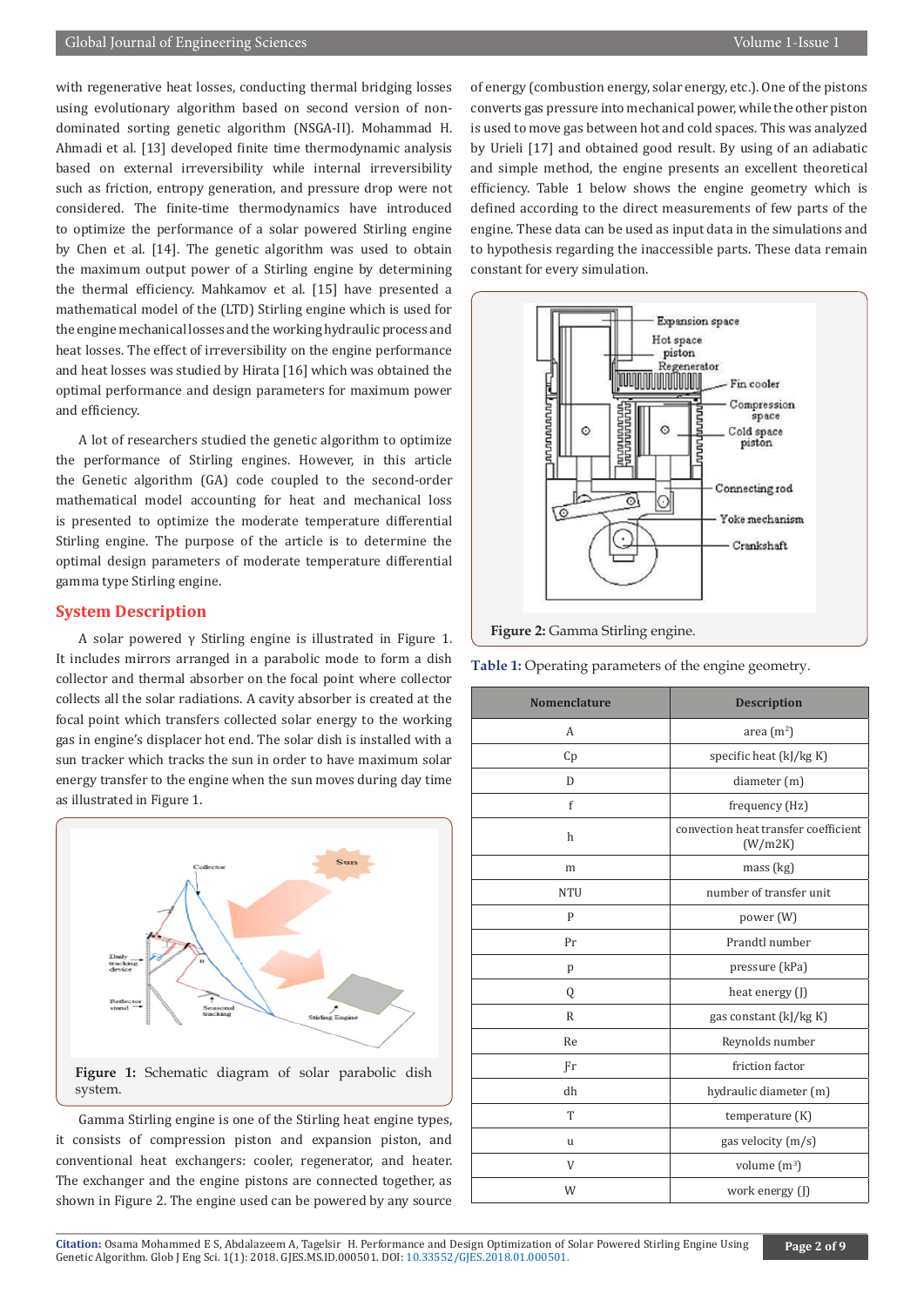| Subscript  | <b>Description</b>                             |
|------------|------------------------------------------------|
| C          | compression                                    |
| e          | expansion                                      |
| h          | heater                                         |
| k          | cooler                                         |
| r          | regenerator                                    |
| max        | maximum                                        |
| m          | mean                                           |
| $c-k$      | Interface between compression space and cooler |
| k-r        | interface between cooler and regenerator       |
| r-h        | interface between regenerator and heater       |
| $h-e$      | interface between heater and expansion space   |
| Greek      |                                                |
| ε          | regenerator effectiveness                      |
| $\Delta P$ | pressure drop                                  |
| μ          | dynamic viscosity (Pa.s)                       |
| ρ          | density (kg/m3)                                |
| γ          | Gamma                                          |
| ε          | regenerator effectiveness                      |

| Parameter                    | <b>Value</b>       |
|------------------------------|--------------------|
| Compression clearance volume | $8 \text{ (cm}^3)$ |
| Expansion clearance volume   | $10~(\text{cm}^3)$ |
| Expansion piston diameter    | 5.590(cm)          |
| Compression piston diameter  | 5.590 (cm)         |
| Yoke length, height (b1,b2)  | 354 (cm)           |
| Crank radius                 | 85 (cm)            |
| Alpha                        | 95.6 (deg)         |
| engine average pressure      | $2$ (bar)          |
| Cooler heater temperature    | 300/923(K)         |
| Engine speed                 | 50 (Hz)            |
| Width of slots               | $0.05320$ (cm)     |
| Height of slots              | $0.3315$ (cm)      |
| Cooler length                | $4.83$ (cm)        |
| Number of slots              | 388                |
| External housing diameter    | $0.07620$ (cm)     |
| Internal housing diameter    | $0.07330$ (cm)     |
| Internal matrix diameter     | $0.05944$ (cm)     |
| Regenerator length           | $0.03518$ (cm)     |
| foil thickness               | $0.6953$ (cm)      |
| unrolled length of foil      | $60.75$ (cm)       |
| Width of slots               | $0.09590$ (cm)     |
| Height of slots              | $0.3556$ (cm)      |
| Heat length                  | $3.79$ (cm)        |
| Number of slots              | 220                |

# **Thermodynamic Analysis**

The Stirling engine mathematical model is used to describe the working process inside the engine. The gas flow inside the engine was divided into five control volumes and the mass and energy conservation equations are applied to each of the control volumes.

The engine operation was described by system of equations which also includes the ideal gas state equation [18]. Urieli [17] developed the second-order mathematical model of Stirling engines which is modified by dividing the regenerator into several control volumes. The division of the engine's gas flow into control volumes is shown in Figure 3. The assumptions in this model are as follows:

- • In each control volume the pressure derivative is the same.
- There are no gas leakages through sealing rings of the displacer rod and of the power pistons.
- The working gas is considered as a perfect gas in each control volume.
- The walls of the power piston and displacer cylinders are thermally insulated.
- The engine operates at steady state conditions.



**Figure 3:** The calculation scheme of the conventional Stirling engines.

## **Ideal adiabatic numerical formulation**

Pressure in the engine can be found as:

$$
P = MR / \left( \frac{V_c}{T_c} + \frac{V_k}{T_k} + \frac{V_r}{T_r} + \frac{V_h}{T_h} + \frac{V_e}{T_e} \right)
$$
 (1)

where P is the pressure (pa); M is total mass of the working gas in the engine (kg); R is the gas constant (J/kg. k); V<sub>i</sub> is the control volumes (m<sup>3</sup>); T<sub>i</sub> is the gas temperature in control volumes (K); i = c, k, r, h, e.

Pressure variation can be calculated by:

$$
dP = -\gamma P \left( \frac{dV_c}{T_{ck}} + \frac{dV_e}{T_{he}} \right) / \left( \frac{V_c}{T_{ck}} + \gamma \left( \frac{V_k}{T_k} + \frac{V_r}{T_r} + \frac{V_h}{T_h} \right) + \frac{V_e}{T_{he}} \right)
$$
 (2)

Mass equation

$$
m_i = \frac{PV_i}{RT_i} \qquad i = c, k, r, h, e
$$
 (3)

Mass variation

$$
\begin{cases}\ndm_e = \left(PdV_e + V_e \frac{dP}{\gamma}\right) / \left(RT_{he}\right) \\
dm_c = \left(PdV_c + V_c \frac{dP}{\gamma}\right) / \left(RT_{ck}\right) \\
dm_i = m_i \frac{dP}{P} \qquad i = k, r, h,\n\end{cases} \tag{4}
$$

Citation: Osama Mohammed E S, Abdalazeem A, Tagelsir H. Perform[ance and Design Optimization of](http://dx.doi.org/10.33552/GJES.2018.01.000501) Solar Powered Stirling Engine Using<br>Genetic Algorithm. Glob J Eng Sci. 1(1): 2018. GJES.MS.ID.000501. DOI: 10.33552/GJES.2018.0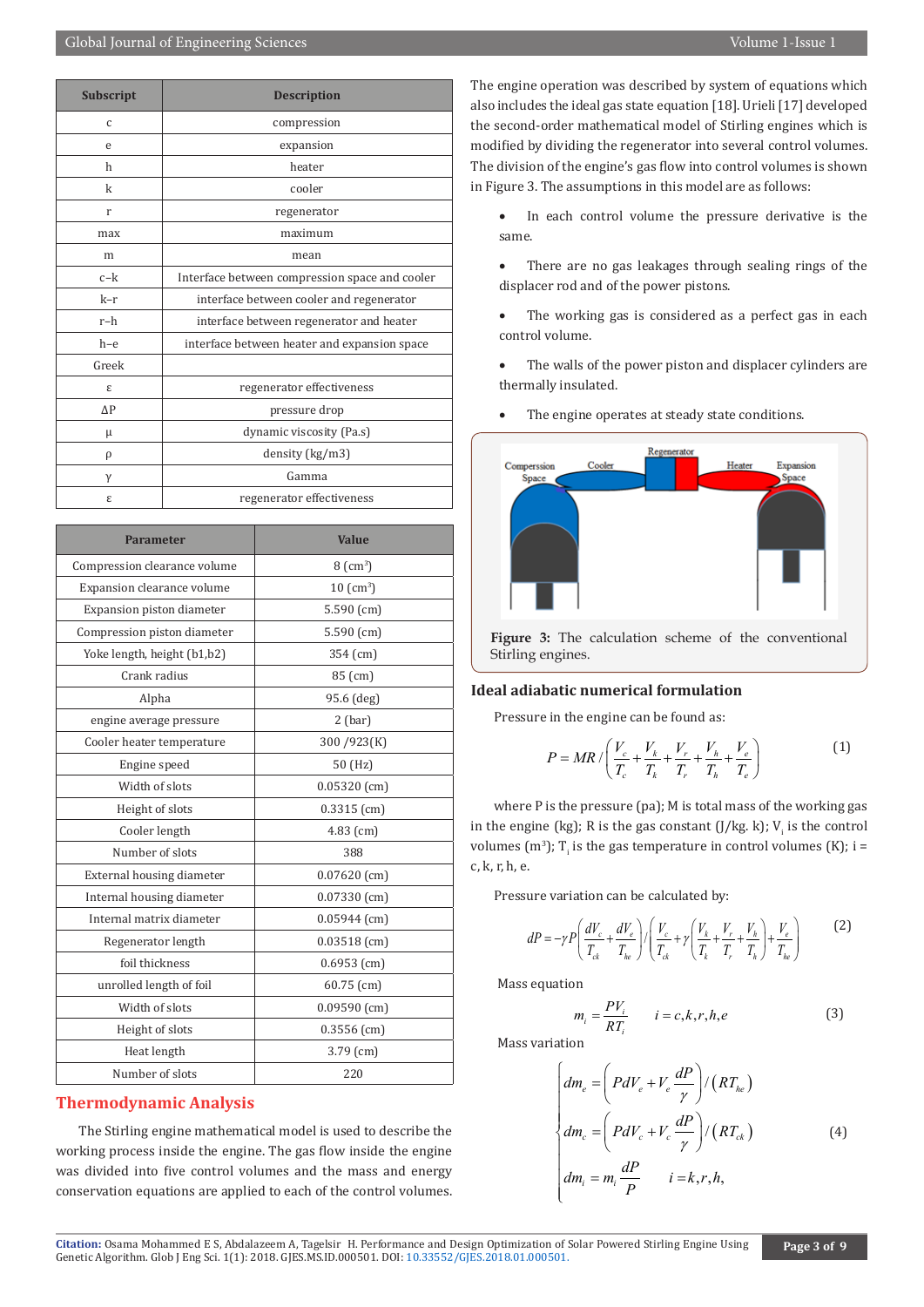The gas mass flow rate between the control volumes can be defined as follows:

$$
\begin{cases}\n\dot{m}_{ck} = -dm_c \\
\dot{m}_{kr} = \dot{m}_{ck} - dm_k \\
\dot{m}_{rh} = m_{he} + dm_h \\
\dot{m}_{he} = dm_e\n\end{cases}
$$
\n(5)

 $\overline{a}$ The conditional temperature of the gas between the compression, cooler space and the heater expansion space are defined as follows:

$$
\begin{cases}\n\text{if } \dot{m}_{ck} > 0, \quad T_{ck} = T_c, \quad \text{else,} \quad T_{ck} = T_k \\
\text{if } \dot{m}_{he} > 0, \quad T_{he} = T_h, \quad \text{else,} \quad T_{he} = T_e\n\end{cases} \tag{6}
$$

where  $\dot{m}_{ck}$ , T<sub>ck</sub> is mass flow rate and temperature between the compression and the cooler spaces (kg/s), (K), respectively;  $T_c$  is the temperature of the gas in the compression space (K);  $T_k$  is the temperature of the cooler space (K);  $\dot{m}_{he}$ , The is mass flow rate and temperature between the heater and the expansion spaces (kg/s) , (K), respectively;  $T<sub>h</sub>$  is the temperature of the gas in the heater space  $(K)$ ;  $T_e$  is the temperature of the expansion space  $(K)$ 

The temperature variation in the compression space and the expansion space are defined as follows:

$$
\begin{cases}\n dT_e = T_e \left( \frac{dP}{P} + \frac{dV_e}{V_e} - \frac{dm_e}{m_e} \right) \\
 dT_c = T_c \left( \frac{dP}{P} + \frac{dV_c}{V_c} - \frac{dm_c}{m_c} \right)\n\end{cases} \tag{7}
$$

 The energy conservation equations for the cooler, regenerator and heater spaces, respectively, can be expressed by the following equations:

$$
\begin{vmatrix} dQ_k = \frac{V_k c_v dP}{R} + c_p \left( T_{ck} dm_c - T_{kr} \left( dm_c + dm_k \right) \right) \\ dQ_r = \frac{V_c c_v dP}{R} + c_p \left( T_{kr} \left( dm_c + dm_k \right) - T_{rh} \left( dm_c + dm_k + dm_r \right) \right) \quad (8)
$$
  

$$
dQ_h = \frac{V_h c_v dP}{R} + c_p \left( T_{rh} \left( dm_c + dm_k + dm_r \right) - T_{he} \left( -dm_e \right) \right)
$$

where  $Q_{k'} Q_r$  and  $Q_h$  are the heat flow rates in the cooler, the regenerator and the heater (W), respectively.

The work done on or by the working gas inside the compression and the expansion space can be calculated as:

$$
dW_e = P dV_e \quad dW_c = P dV_c \tag{9}
$$

where  $W_c$  and  $W_e$  are works done on or by the gas in the compression and expansion spaces, respectively (J).

#### **Non-ideal heat exchangers**

For the systems which have non-ideal regenerator, when the working gas flows through the cooler to the heater, on exit from the regenerator it will have a temperature comparatively lower than that of the heater. This will result in more heat being supplied externally over the cycle by the heater in increasing the temperature of the gas to that of heater. Likewise, when the working gas flows through the heater to the cooler, then an extra cooling load will be

burdened on the cooler [19] as follows:

$$
\begin{cases} Qh = Qh_i + Qr_i^{1-\varepsilon} \\ Qk = Qk_i - Qr_i^{1-\varepsilon} \end{cases}
$$
 (10)

#### **Non-ideal regeneration**

 The effectiveness of the regenerator is given starting from the equation below:

$$
\varepsilon = \frac{NTU}{NTU + 1} \tag{11}
$$

where NTU values can be found in terms of the Stanton number by:

$$
NTU = \frac{ST \quad .Avg}{2A} \tag{12}
$$

where ST is Stanton number and it can be found from the average Reynolds number determined over one cycle.

#### **Pumping work loss**

While the working gas flow between the cooler, regenerator, and heater volumes the fluid friction will result in pressure drop between the variable volumes. This reduces the output power of the engine and it's known as pumping work losses [20]. Pressure drop is evaluated from:

$$
\Delta P = -\frac{2f_r \mu UV}{A_{free} d_h^2}
$$
 (13)

where  $f_r$  is the friction coefficient and can be calculated from Reynolds for the specific fluid conditions at a given time for specific heat exchanger;  $\mu$ , U, V, d<sub>h</sub>, and A denote the working gas dynamic viscosity (Pa.s), the fluid mean bulk velocity (m/s), the void volume  $(m<sup>3</sup>)$ , the hydraulic diameter  $(m)$  and the internal free flow area (m2 ), respectively.

The thermal efficiency of the Ideal Adiabatic cycle is given in terms of the energy values accumulated at the end of the cycle by:

$$
\varsigma_i = w_i / Qh_i = (Qh_i + Qk_i) / Qh_i \qquad (14)
$$

The thermal efficiency of the non-ideal engine is given by:

$$
\mathbf{c} = w/Qh = (Qh + Qk)/Qh \tag{15}
$$

# **Optimization Modeling**

## **Introduction to the genetic algorithms**

Genetics algorithm is a random optimization method based on the technique of natural selection for survival in order to get the optimal results [21]. The continuous GA is applied in this work for the quantitative restriction and the reduction of the computing time [22].

#### **Definition of the objective function**

The heat exchangers of moderate and high-temperature differential Stirling engines, namely a heater, a cooler and a regenerator should be carefully designed because these greatly affect the engine performance. Any deviation from optimal design dimensions, specially of the regenerator, may result in a significant drop in the engine's output power [23]. In this work various original engine operational and design parameters are accepted to be fixed as constant values. There are only six engine designs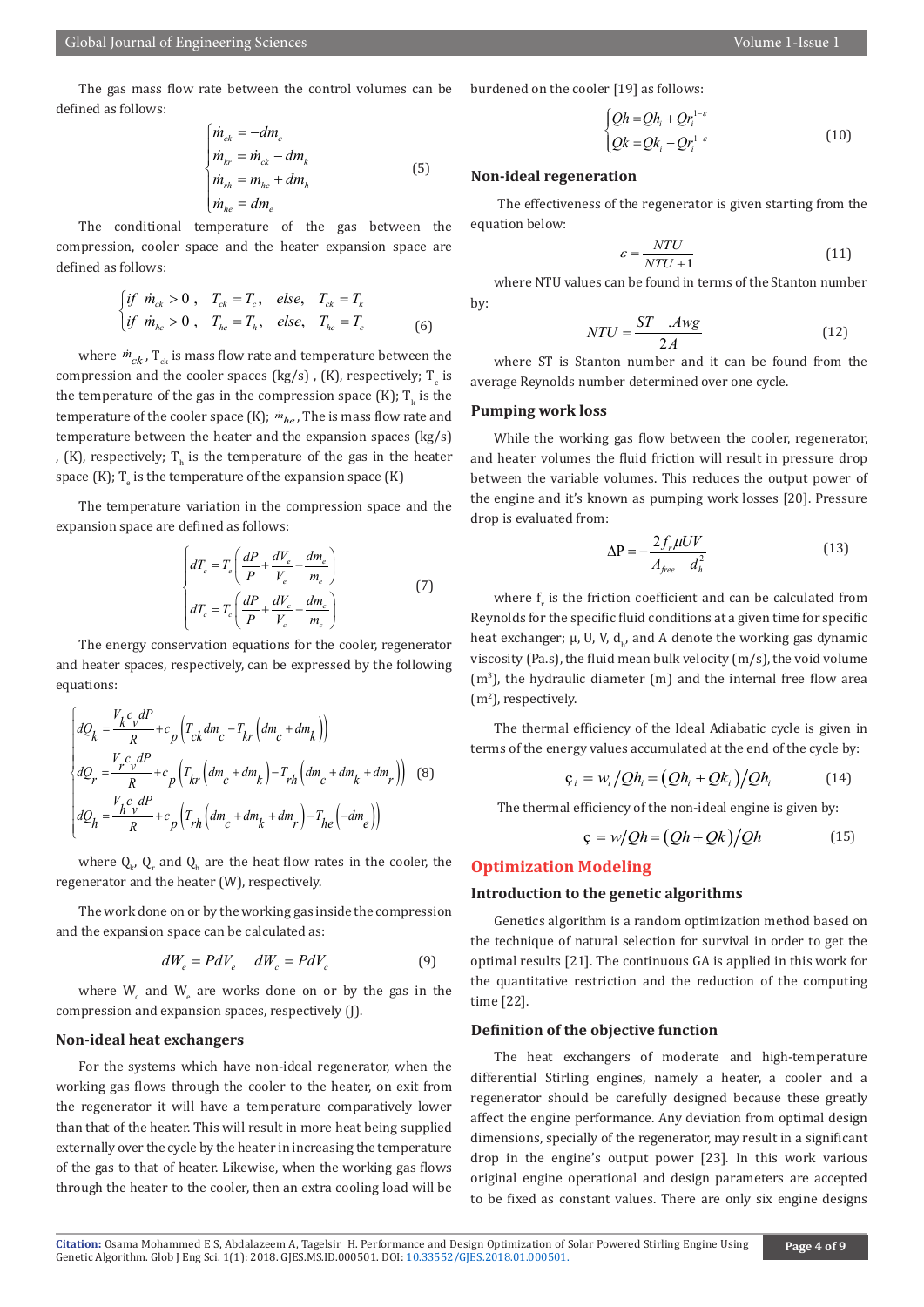chromosome = 
$$
(H_{\rm H}; 1_{\rm H}; H_K; 1_K; 1_r; 1_r)
$$
 (16)

regenerator foil unrolled length and regenerator effective length as

**Table 2**

illustrated in Table 2:

| The variables                   | <b>Optimization constraints</b> |                  |
|---------------------------------|---------------------------------|------------------|
|                                 | Lower bound (cm)                | Upper bound (cm) |
| Heater slots height             | 0.03                            | 3                |
| Heater effective length         | 0.3                             | 30               |
| Cooler slots height             | 0.03                            | 3                |
| Cooler effective length         | 0.4                             | 40               |
| Regenerator foil<br>unrolled    | 700                             | 500              |
| Regenerator effective<br>length | 0.3                             | 30               |

The indicated power is used as the objective function and is calculated using the developed second-order mathematical model for Stirling engines:

inp power=f (chromosome)=f  $(H<sub>H</sub>; 1<sub>H</sub>; H<sub>K</sub>; 1<sub>K</sub>; 1<sub>r</sub>; 1<sub>r</sub>)$  (17)

# **Genetic algorithm procedure**

The guessed initial chromosome in the initial population which is created by using the random procedure has no effect on the convergence of the solution, of the GA. The generated initial population is in the matrix formation of various chromosomes. But the size of the population affects the convergence in the optimization procedure. To operate GA the number of chromosomes is better to be between 30 and 100 [24]. The number of chromosomes in a generation of 30 is used in this work. The chromosome value which is the indicated power is evaluated by the fitness function for locating in the value map of each generation [25].

To determine the survived chromosomes for the next generation the fitness value of each chromosome is put in descending order. After that the number of survived chromosomes is found by the selection rate of 0.5, Then single point crossover is used for the mating process, and the fittest chromosomes of the ranking are randomly selected to be the parents for the reproduction operation, The mutation operator of rate 0.2 is used as a tool to avoid finding only the local solution, and finally, the new generation is produced and the population of new design parameters in this generation is then evaluated by the developed thermodynamic model and the fitness function is checked for the ranking until the solution found satisfying the termination condition[15, 22]. Figure 4 below shows the simulation flow diagram of GA.

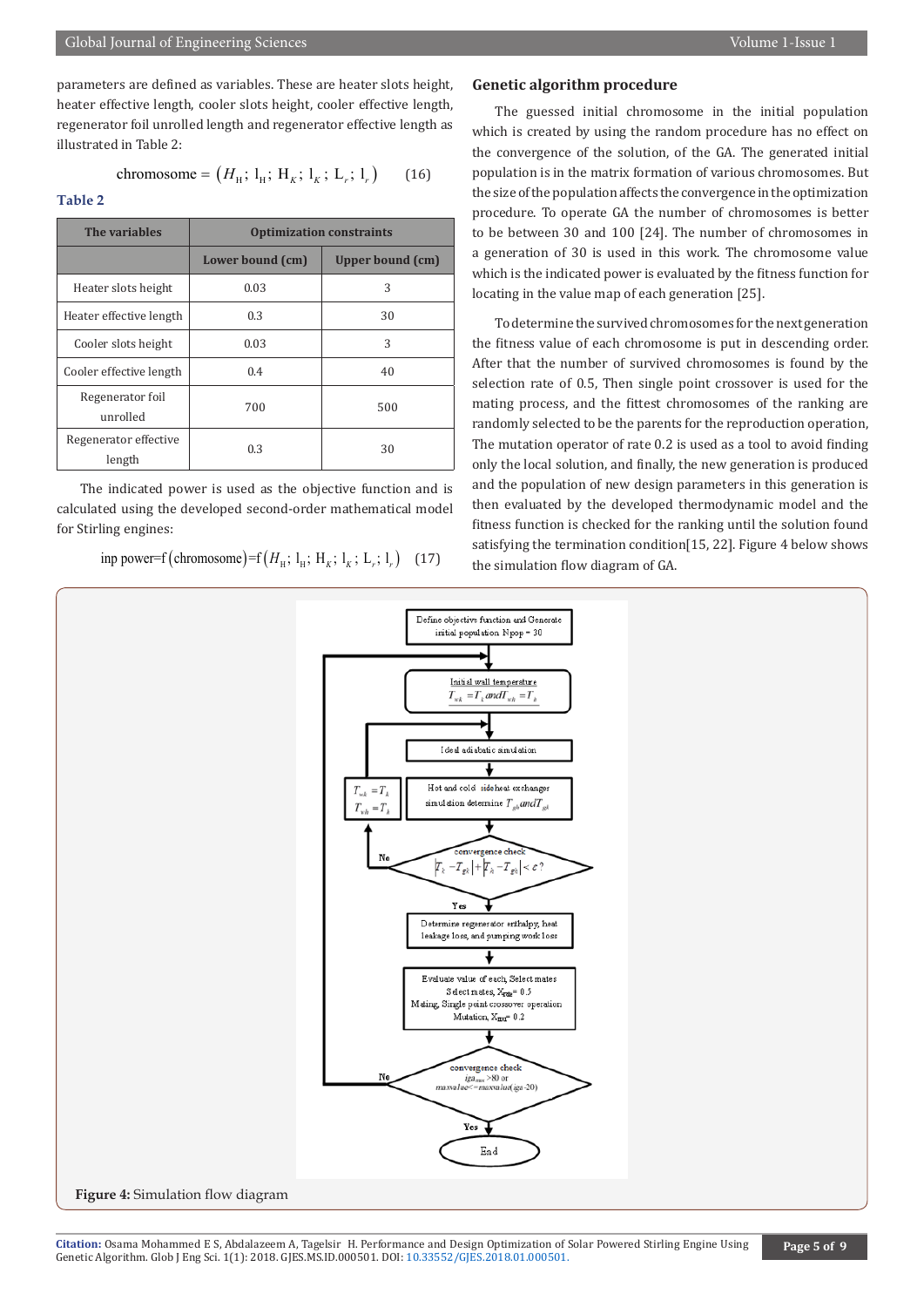# **Results and Discussion**

In order to evaluate the effect of the heat exchanger, engine operating frequency (Freq), and the hot source temperature (TH) on the performance of the Stirling engine, all the parameter was kept constant except the cooler length (lk), its vary between (0.038- 0.048) cm, the regenerator length from (0.005-0.04) cm, the heater length from (0.035-0.075) cm, the operating frequency from (40- 60) Hz, and the hot side temperature from (723-1023) K the result obtained are as follows:

The effect of the cooler, regenerator, and the heater on the output power of the engine is illustrated in Figures 5-7. It's clear from Figure 5. The output power increases and reaches its maximum value when the cooler length gets the value between (0.038-0.04) cm and after that it starts decreasing. Figure 6 Shows that the output power reaches its maximum value at the beginning when the regenerator length is small and then starts decreasing. The best value of the output power is obtained when the regenerator length reaches a value between (0.005-0.01) cm. Figure 7 illustrates that the output power approaches the high value when the heater length reaches a value between (0.036-0.04) cm and then starts to decrease. It can be seen from Figure 8 that the output power increases by the increase of the hot side temperature and reaches its maximum value at 973K, and then starts decreasing.



**Figure 5:** Relationship between cooler length and engine power (temperature=923K).









**Figure 8:** Relationship between hot source temperature and engine power

The optimal value of output power, and thermal efficiency are obtained from implementing evolutionary algorithm based on genetic algorithm (GA). The algorithm was coupled to the secondorder mathematical model. The engine was powered by solar energy and the high temperature was 1023 K which is applied to three different types of working fluid air, helium, and hydrogen respectively. When the air was used as working gas and the hot side temperature was 923 K the output power was 290.06 watt for adiabatic analysis and 228.5 watts for simple analysis. When the helium and the hydrogen were used at same operating condition with air the obtained power output were 275.4 and 290.06 watts for adiabatic analysis and 234.5 and 268.8 watts for simple analysis respectively. Comparison between the results obtained from the simulation by using the original parameters and the result from the optimal parameters are shown in Table 3.

**Table 3:** The ideal adiabatic power and the actual power.

| Gas type | Original data |       | Optimal data |       |
|----------|---------------|-------|--------------|-------|
|          | Pi(w)         | P(w)  | Pi(w)        | P(w)  |
| Air      | 162.5         | 140.6 | 290.06       | 228.5 |
| Helium   | 161.2         | 141.9 | 275.4        | 234.5 |
| Hydrogen | 162.5         | 150.3 | 290.06       | 268.8 |

Because of the instability of the solar heat energy during the day time the solar collector provides 1023 K as maximum temperature and 723 K as minimum temperature. The output power and the thermal efficiency get increase when the applied temperature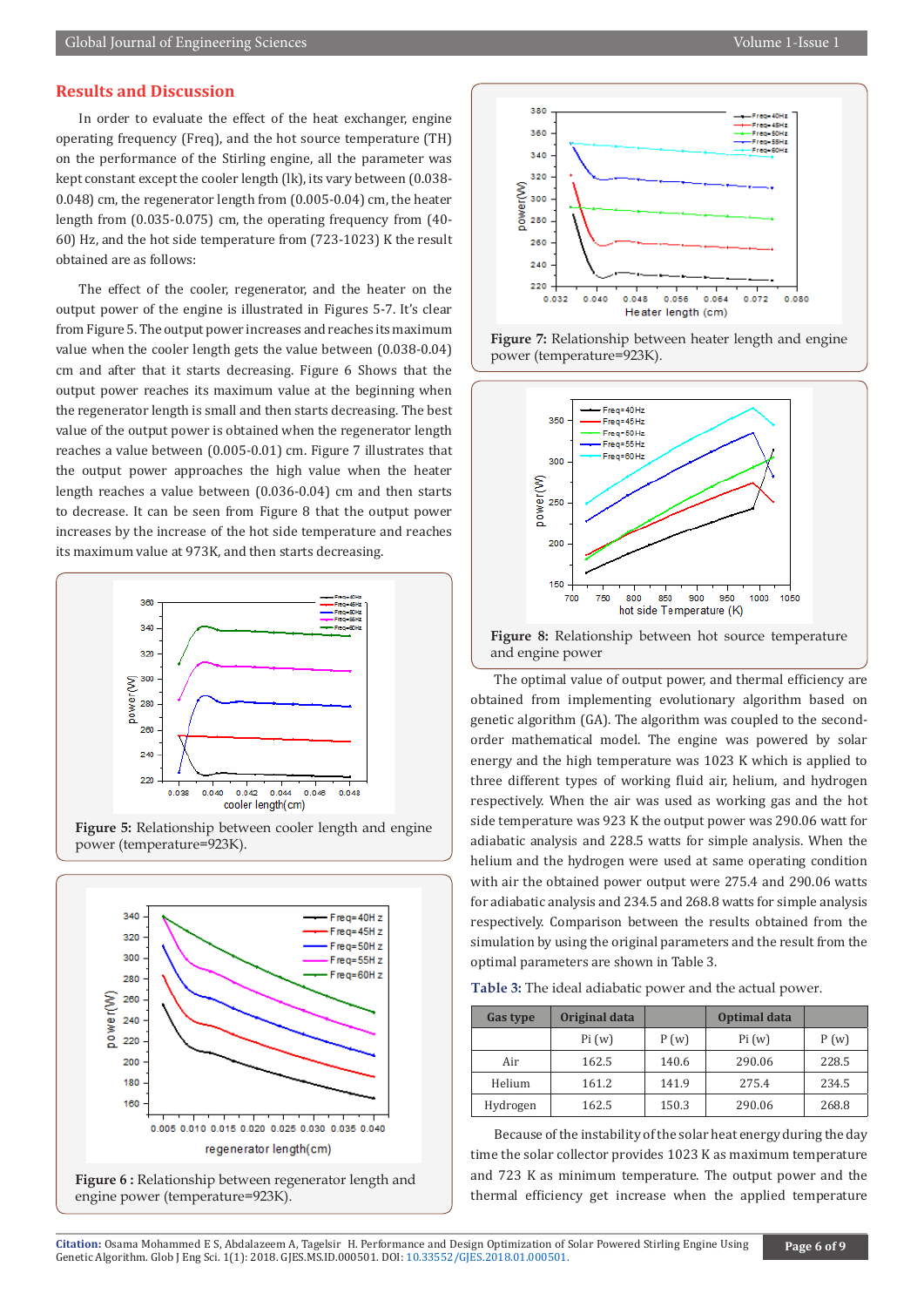increased and vice versa. Figure 9 & 10 illustrate the power output when the air was used as working fluid in temperature range (723-923) K. The actual power output means the power obtained from the simple analysis. They show that the thermal power and efficiency are increased by increasing the hot side temperature and vice versa.



**Figure 9:** Relationship between hot source temperature and engine power.



**Figure 10:** Relationship between hot source temperature and engine efficiency



Figure 11 illustrates the variation of the compression, expansion and total volume as a function of the crank angle. The compression volume reaches its maximum value when the cycle has not started yet, because the flow direction of the working fluid flowing from compression space to the expansion space. Starting in the compression space, the working fluid is pressed through the cooler,

the regenerator and the heater to the expansion space, successively. As the total volume Vt increases, the volume of the compression space Vc increases too, whereas the volume of the expansion space Ve decreases. After the working fluid was expanded in the expansion space, the flow moves back to the compression space.

The thermal energy transferred and the total work output over an ideal adiabatic cycle is illustrated in Figure 12. The energy transferred to cooler or to the heater is lower than the maximum heat transferred to and from the regenerator matrix. It is clear from the Figure 12 that the energy variation during the operation changes when the optimal data were applied to the system specially in the heater and regenerator. As a result of that the system provides better work output with respect to original engine geometry where the air was the working gas. Figure 13 shows the energy variation in the compression and expansion space obtained during the cycle as a function of the crank angle.









Figure 14 shows the working gas temperature in the compression and expansion spaces during the cycle while a mean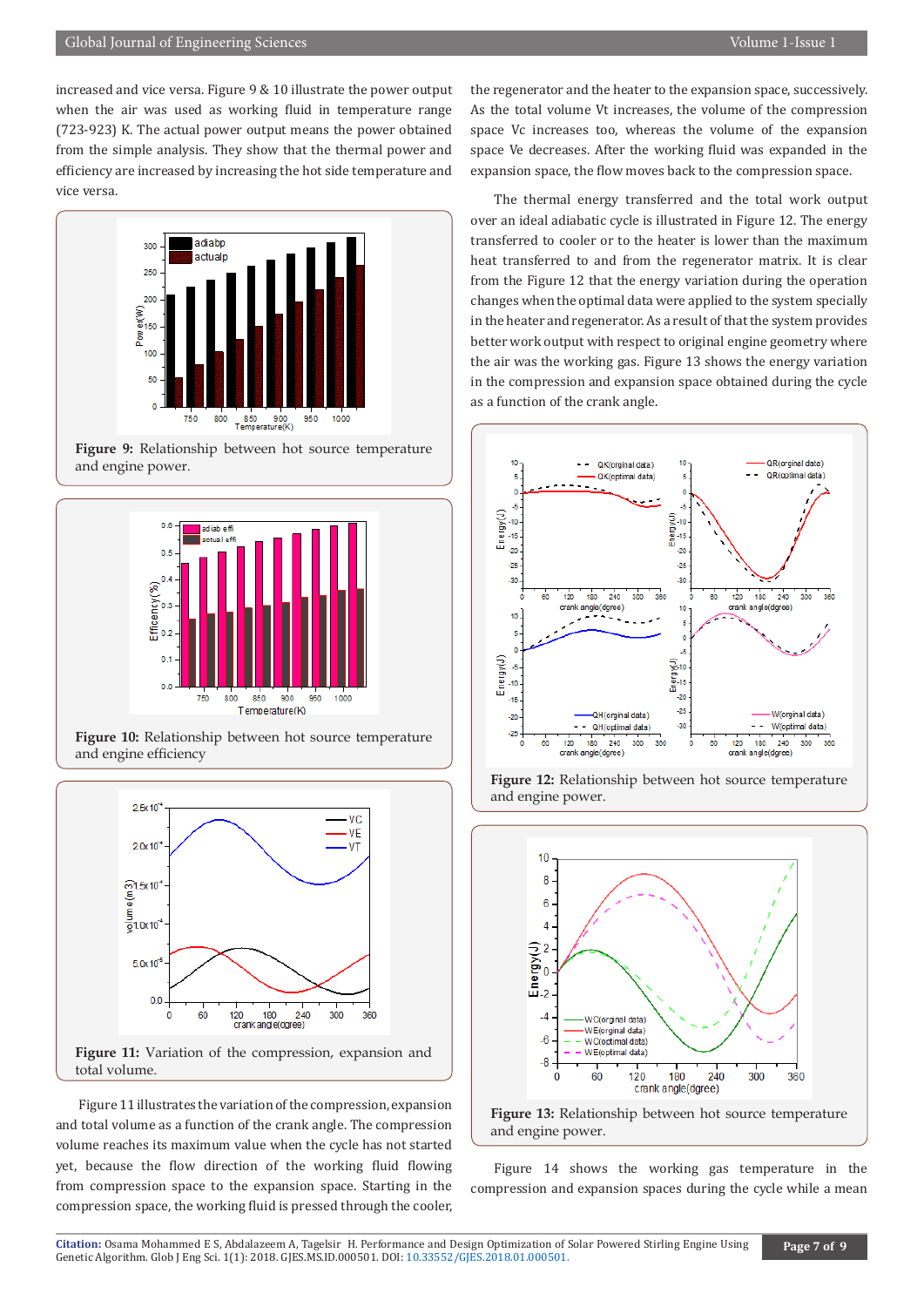effective temperature for the working gas was calculated. Also, the same figure showed the temperature variation in the expansion space and compression space. As illustrated when the optimal value was applied to the system, the temperature variation curve is varying in the temperature range of (235-279.5 K) on the cold side and from (785.3-938.4K) in the hot side. This makes the engine work more stable.





Figure 15 shows the mass flow rate variation in various spaces with crank angle the figure illustrate that the variation amplitude of flow rates is greater in the cold space. The positive flow rate period is more important than the negative flow rate; and there are values of the phase for which all the flow rates are equal. This phenomenon occurs at the time of each extreme of pressure.

Figure 16 illustrates pressure variation in the expansion and compression space of the engine and the two pressure waveforms are nearly in phase, which backing low pressure losses in the heat exchangers. Furthermore, it is observed that the maximum pressure is at 290° for both analyses.







**Figure 17 :** Heat exchanger pressure drops virus crank angle.

Figure 17 shows the pressure reduction of cooler, regenerator and heater on the Stirling engine. Note the relative magnitude of the regenerator pressure drop with respect to those of the heater and cooler. In the beginning, the pressure drop in the cooler start with -200Pa and then going down until it reaches -800Pa at 90º and starts to increase until it reaches its maximum value at 290°. But the variation in the regenerator is more stable, it is varying between (-370-245) Pa. The variation in the heater is similar to the variation in the cooler. This process cause losses in the output power named by pumping work losses.